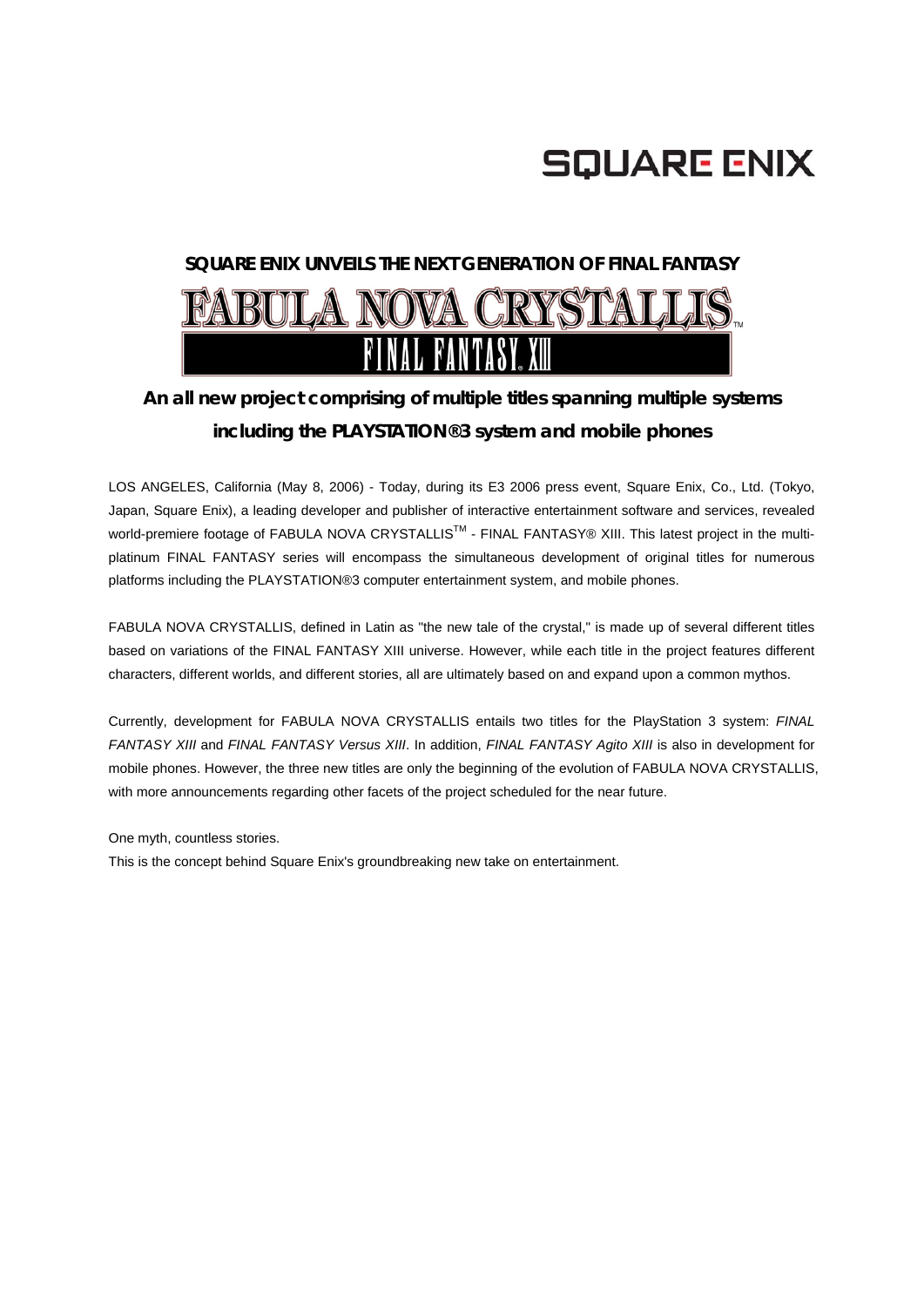*Square Enix Unveils the Next Generation of FINAL FANTASY Page 2 of 6* 



One myth, countless stories FINAL FANTASY XIII

The New Tale of the Crystal

Like the light that shines through the Crystal, the universe shines with multi-colored content.

To celebrate the 13th title in the world-renowned FINAL FANTASY series, Square Enix has undertaken a colossal project involving the development of various content for multiple platforms. FABULA NOVA CRYSTALLIS, defined in Latin as "the new tale of the crystal," is made up of several different titles based on variations of the FINAL FANTASY XIII universe. However, while each title in the project features different characters, different worlds, and different stories, all are ultimately based on and expand upon a common mythos.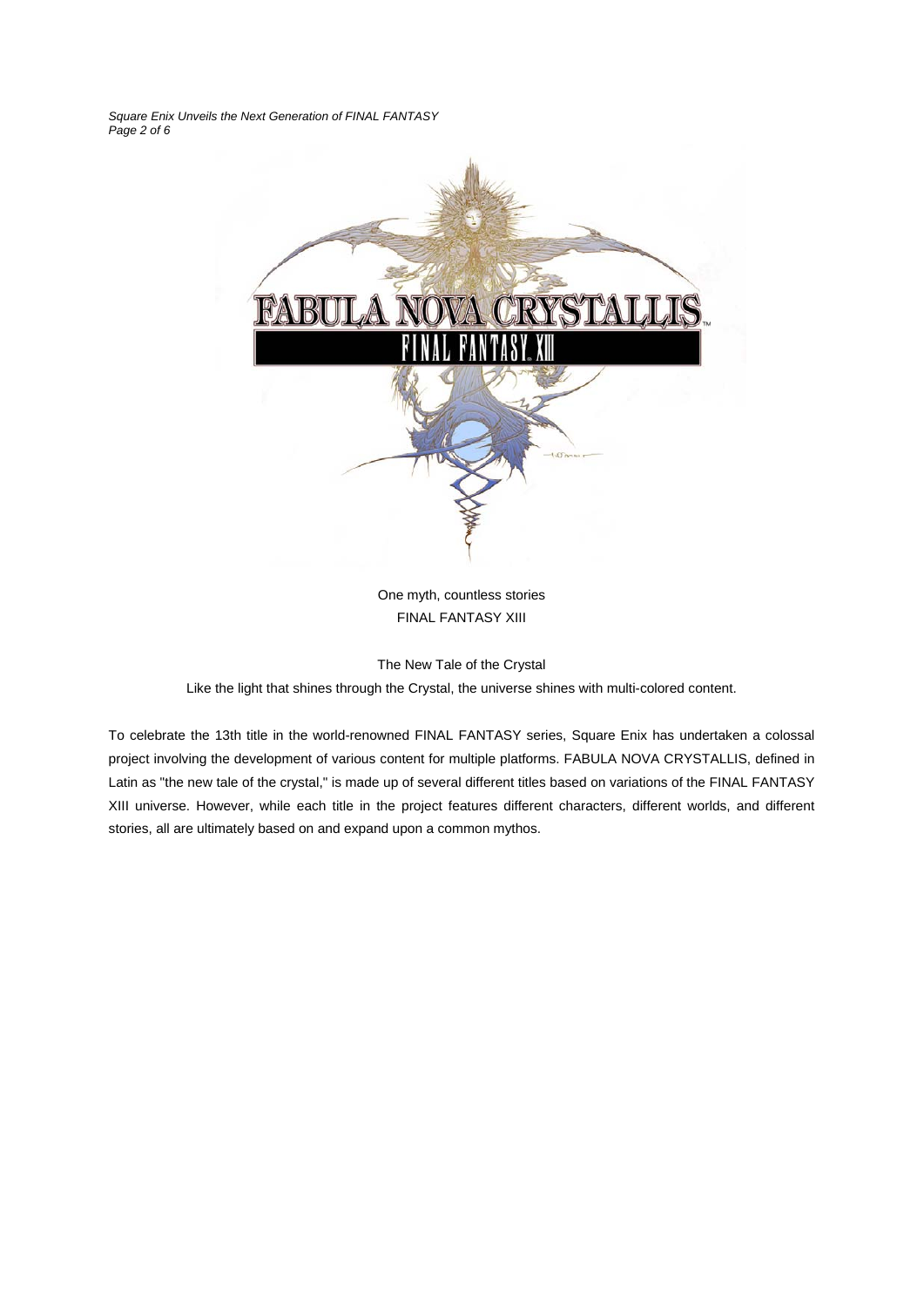*Square Enix Unveils the Next Generation of FINAL FANTASY Page 3 of 6* 



FINAL FANTASY XIII for PlayStation 3 system A tale of souls from a futuristic civilization illuminated by the Light of the Crystal

This eagerly anticipated title takes full advantage of the PlayStation 3 system's advanced hardware, providing tangible, intuitive controls while delivering seamless transitions between real-time gameplay and stunning in-game cinematics. The latest in cutting-edge technology has been utilized in development of *FINAL FANTASY XIII*, thus making this newest addition to the FINAL FANTASY series worthy of the title "next generation."

\*This title is not yet concept approved by Sony Computer Entertainment America

#### *Key Development Staff*

Director: Motomu Toriyama (FINAL FANTASY VII, FINAL FANTASY X, FINAL FANTASY X-2) Character designer: Tetsuya Nomura (FINAL FANTASY V~VIII, FINAL FANTASY X, FINAL FANTASY VII ADVENT CHILDREN, KINGDOM HEARTS ) Art director: Isamu Kamikokuryo (FINAL FANTASY X, FINAL FANTASY XII) Main programmer: Kazumi Kobayashi (CHRONO TRIGGER, XENOGEARS, CHORONO CROSS, FINAL FANTASY XI) Movie director: Eiji Fujii (FINAL FANTASY: The Spirits Within, FINAL FANTASY XII)

Main theme: Nobuo Uematsu, SMILE PLEASE Co., LTD. (FINAL FANTASY series) Composer: Masashi Hamauzu (FINAL FANTASY X, DIRGE of CERBERUS -FINAL FANTASY VII-) Producer: Yoshinori Kitase (FINAL FANTASY series)

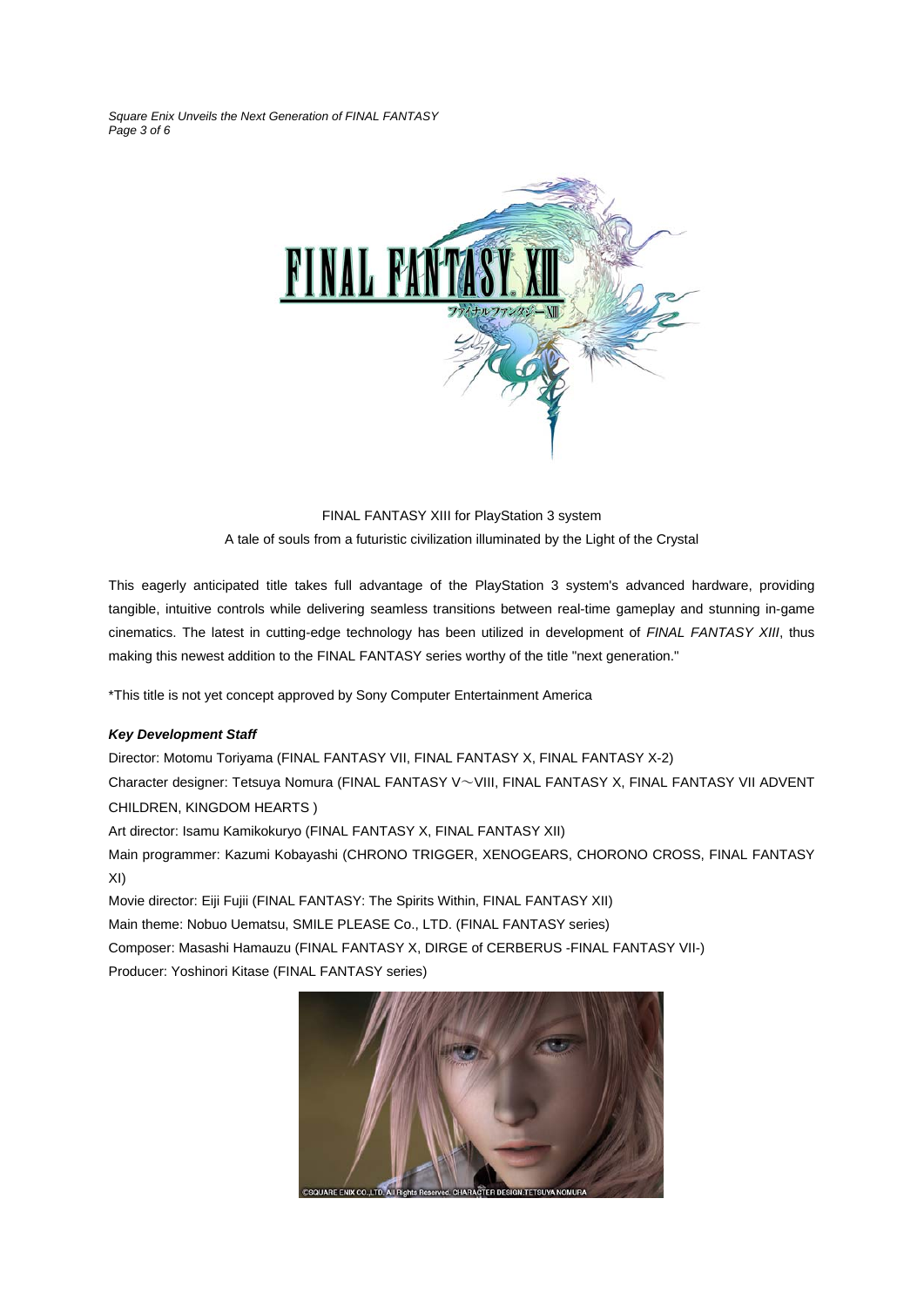*Square Enix Unveils the Next Generation of FINAL FANTASY Page 4 of 6* 



FINAL FANTASY Versus XIII for PlayStation 3 system Harmony is realized in this alternate tale of FINAL FANTASY XIII

Not a merely a sequel, but a wholly independent story unfolding in a different world with different characters. This title will appear alongside *FINAL FANTASY XIII* on the PlayStation 3 system.

When coupled with *FINAL FANTASY XIII*, *FINAL FANTASY Versus XIII* completes the core of the FABULA NOVA CRYSTALLIS Project.

\*This title is not yet concept approved by Sony Computer Entertainment America

#### *Key Development Staff*

Director & Character designer: Tetsuya Nomura (FINAL FANTASY V~VIII, FINAL FANTASY X, FINAL FANTASY VII ADVENT CHILDREN, KINGDOM HEARTS)

Movie director: Takeshi Nozue (FINAL FANTASY IX, FINAL FANTASY X, FINAL FANTASY VII ADVENT CHILDREN, KINGDOM HEARTS)

Composer: Yoko Shimomura (LEGEND OF MANA, Parasite EVE, KINGDOM HEARTS) Producer: Shinji Hashimoto

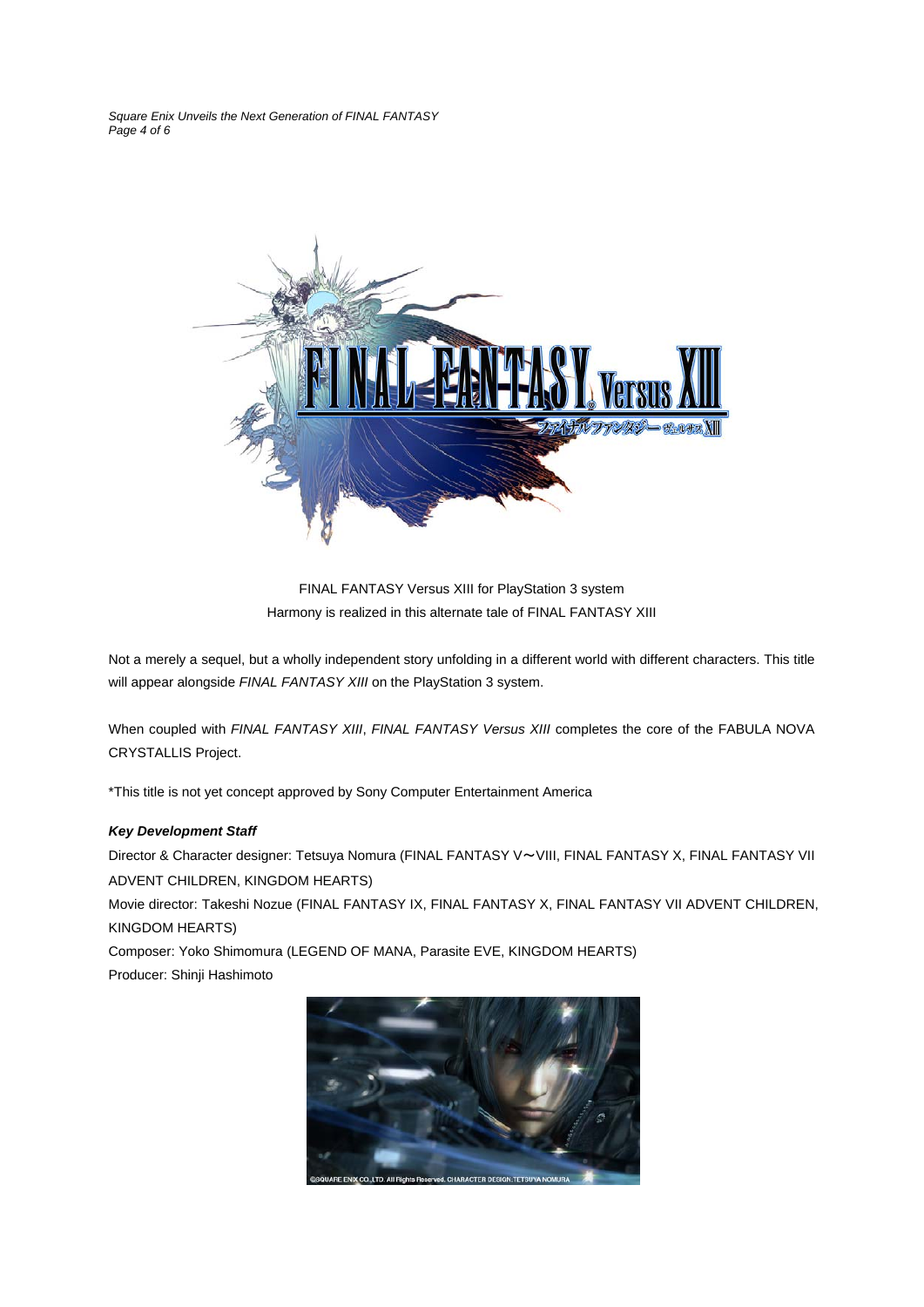*Square Enix Unveils the Next Generation of FINAL FANTASY Page 5 of 6* 



FINAL FANTASY Agito XIII for Mobile Phones Yet another facet of FINAL FANTASY XIII

*FINAL FANTASY Agito XIII* arrives as an entirely separate entity for mobile phones, offering players easy on-the-go access to the FINAL FANTASY XIII universe. Utilizing gameplay functions only available through mobile phones, this title provides players with a unique take on a story accessible anywhere their real-life adventures may take them.

#### *Key Development Staff*

Director: Hajime Tabata (BEFORE CRISIS -FINAL FANTASY VII-) Character designer: Tetsuya Nomura (FINAL FANTASY V~VIII, FINAL FANTASY X, FINAL FANTASY VII ADVENT CHILDREN, KINGDOM HEARTS) Art director: Yusuke Naora (FINAL FANTASY VII, FINAL FANTASY VIII, FINAL FANTASY X) Composer: Takeharu Ishimoto (BEFORE CRISIS -FINAL FANTASY VII-) Producer: Kousei Ito (BEFORE CRISIS -FINAL FANTASY VII-)

With *FINAL FANTASY XIII* and *FINAL FANTASY Versus XIII* leading the way, the FABULA NOVA CRYSTALLIS Project continues to expand. In addition to the three titles presented here, new developments are also currently underway and will be announced at a later date.